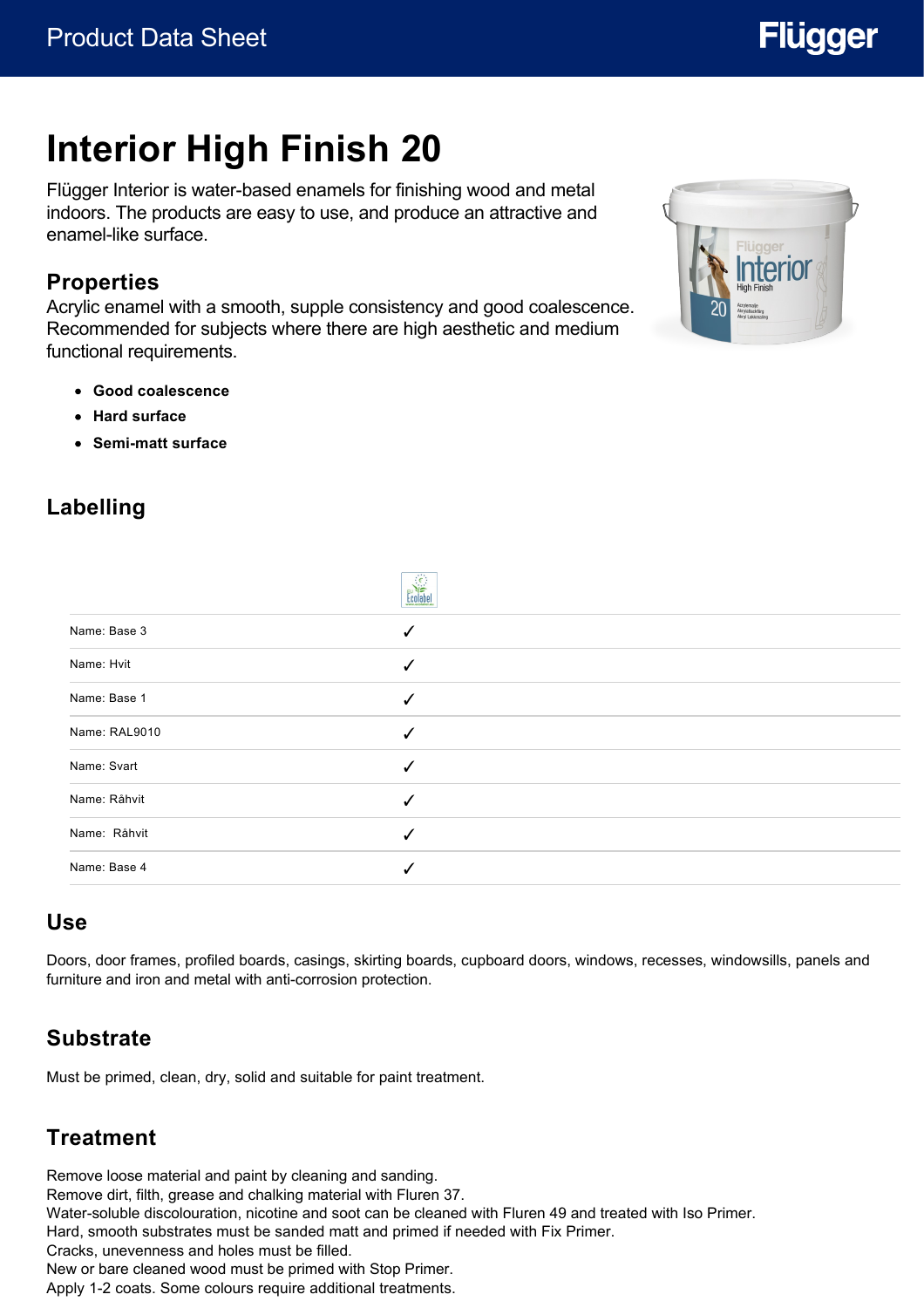# **Application**

Brush, roller or spray Choose appropriate tools for the desired finish Apply wet-on-wet, and finish by brushing/rolling in the same direction Always use the same batch number for continuous/unbroken surfaces Differences in surface texture may result in shade deviations Cold or heat can affect the material's viscosity Material temperature when spraying must be min. 12 °C. Condensation must not form during drying/curing Cold weather and high atmospheric humidity extend the drying time, complete curing and re-coat interval High temperature and low atmospheric humidity reduce the drying time and complete curing Always apply test treatments to check and accept the adhesion and results

# **Expected result**

Semi-matt hard surface.

Good coalescence and enamel like finish.

Withstands ordinary soiling, use-related wear and cleaning with universal detergent, a soft brush, water and a cloth. Strong, especially dark shades are more delicate than light colours by wear and touch.

Chalking due to surplus pigment may occur.

Does not block strike-through from knots, water-soluble colourants, water blotches or nicotine.

Treat the surface with caution until the paint is fully cured.

# **Environmental information**

Clean off the paint from tools and wash them with water. Bring remains of fluent paint to the local recycling centre. Minimize your paint waste by pre-estimating how much paint you need. Keep the leftover paint for future use so you can effectively reduce the environmental impact.

**Storage:** Cool, frost-free and tightly closed

# **Technical Data**

| Product Type                                                                 | Acrylic enamel                       |
|------------------------------------------------------------------------------|--------------------------------------|
| Gloss                                                                        | 20;Semi Matte                        |
| Density (kgs/l)                                                              | 1.29                                 |
| Solids Weight %                                                              | 53                                   |
| Solids Vol. %                                                                | 41                                   |
| Nominal spreading rate (m <sup>2</sup> /ltr.)                                | 9                                    |
| Min. working temp. during application and drying/curing                      | Min. $+10^{\circ}$ C                 |
| Humidity                                                                     | Max. humidity 80 % RH.               |
| Drying time at 20° C, 60 % RH (Hours)                                        | $\mathbf{1}$                         |
| Recoatable at 20° C, 60 % RH (Hours)                                         | 6                                    |
| Fully cured at 20° C, 60 % RH (Days)                                         | 28                                   |
| Emission acc. to ISO 16000-9:2011 (< $\mu$ g/m <sup>2</sup> h after 28 days) | 10                                   |
| Washability acc. to EN-13300/ISO-11998                                       | Class 1                              |
| Dilution                                                                     | Water. When spraying, do not dilute. |
| Cleaning of Tools etc.                                                       | Water                                |